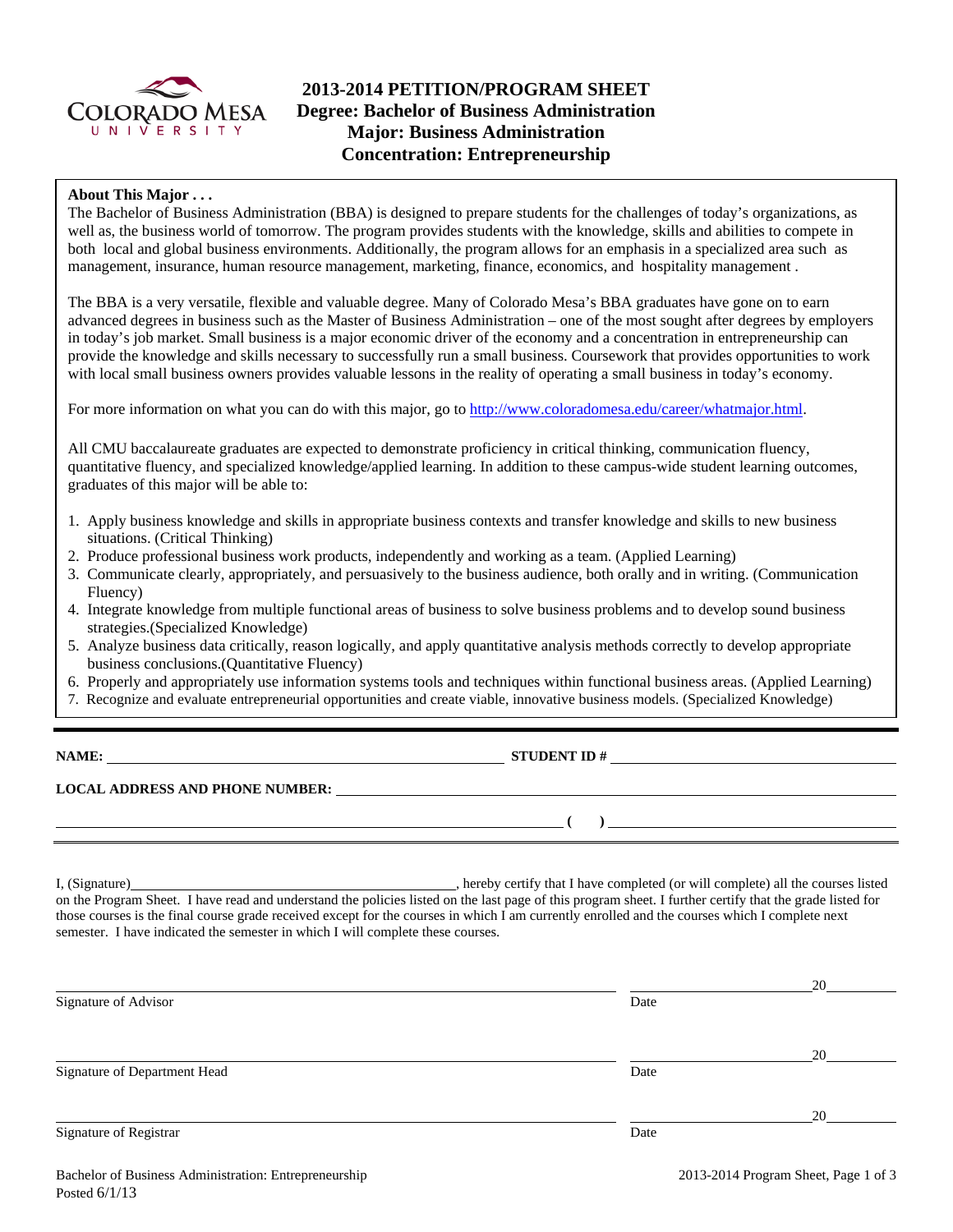## **Students should work closely with a faculty advisor when selecting and scheduling courses prior to registration.**

Degree Requirements:

- <sup>120</sup> semester hours total (A minimum of 28 taken at CMU in no fewer than two semesters).
- 40 upper division credits (A minimum of 15 taken at the 300-400 course levels within the major at CMU).
- 2.00 cumulative GPA or higher in all CMU coursework
- 2.00 cumulative GPA or higher in coursework toward the major content area
- Pre-collegiate courses (usually numbered below 100) cannot be used for graduation.
- When filling out the program sheet a course can be used only once.
- A student must follow the CMU graduation requirements either from 1) the program sheet for the major in effect at the time the student officially declares a major; or 2) a program sheet for the major approved for a year subsequent to the year during which the student officially declares the major and is approved for the student by the department head. Because a program may have requirements specific to the degree, the student should check with the faculty advisor for additional criteria. It is the student's responsibility to be aware of, and follow, all requirements for the degree being pursued. Any exceptions or substitutions must be approved by the student's faculty advisor and Department Head.
- See the "Undergraduate Graduation Requirements" in the catalog for additional graduation information.

**GENERAL EDUCATION REQUIREMENTS** (31 semester hours) See the current catalog for a list of courses that fulfill the requirements below. If a course is on the general education list of options and a requirement for your major, you must use it to fulfill the major requirement and make a different selection within the general education requirement.

Course No Title Sem.hrs Grade Term/Trns

|   | <b>English</b> (6 semester hours, must receive a grade of "C" or better and |
|---|-----------------------------------------------------------------------------|
|   | must be completed by the time the student has 60 semester hours.)           |
|   |                                                                             |
| 3 |                                                                             |
|   |                                                                             |

**Math:** (3 semester hours, must receive a grade of "C" or better, must be completed by the time the student has 60 semester hours.)<br>MATH 113 College Alegbra  $4*$ 

MATH 113 College Alegbra

\*3 credits apply to the General Ed requirements and 1 credit applies to elective credit

\_\_\_\_\_\_ \_\_\_\_ \_\_\_\_\_\_\_\_\_\_\_\_\_\_\_\_\_\_\_\_\_\_\_\_ \_\_\_\_ \_\_\_\_\_ \_\_\_\_\_\_\_\_

**Humanities** (3 semester hours)

|                                                  | <b>Social and Behavioral Sciences</b> (6 semester hours)                  |  |  |
|--------------------------------------------------|---------------------------------------------------------------------------|--|--|
|                                                  | ECON 201 Principles of Macroeconomics 3                                   |  |  |
|                                                  | ECON 202 Principles of Microeconomics 3                                   |  |  |
|                                                  | <b>Natural Sciences</b> (7 semester hours, one course must include a lab) |  |  |
| <b>History</b> (3 semester hours)<br><b>HIST</b> |                                                                           |  |  |
|                                                  | <b>Fine Arts</b> (3 semester hours)                                       |  |  |

\_\_\_\_\_\_ \_\_\_\_ \_\_\_\_\_\_\_\_\_\_\_\_\_\_\_\_\_\_\_\_\_\_\_\_ \_\_\_\_ \_\_\_\_\_ \_\_\_\_\_\_\_\_

Course No Title Sem.hrs Grade Term/Trns **OTHER LOWER DIVISION REQUIREMENTS** (6 semester hours) **Kinesiology** (3 semester hours) KINE 100 Health and Wellness 1 KINA 1\_\_\_\_ \_\_\_\_\_\_\_\_\_\_\_\_\_\_\_\_\_\_\_\_\_\_\_\_ 1 \_\_\_\_\_ \_\_\_\_\_\_\_\_ KINA  $1 \qquad \qquad$   $\qquad \qquad$   $\qquad \qquad$   $\qquad \qquad$   $\qquad \qquad$   $\qquad \qquad$   $\qquad \qquad$   $\qquad \qquad$   $\qquad \qquad$   $\qquad \qquad$   $\qquad \qquad$   $\qquad \qquad$   $\qquad \qquad$   $\qquad \qquad$   $\qquad \qquad$   $\qquad \qquad$   $\qquad \qquad$   $\qquad \qquad$   $\qquad \qquad$   $\qquad \qquad$   $\qquad \qquad$   $\qquad \qquad$   $\qquad \qquad$   $\qquad \qquad$ 

**Applied Studies** (3 semester hours)

**FOUNDATION COURSES** (17 semester hours) These courses, plus ECON 201 & 202 and Gen Ed English & Math requirements must be

\_\_\_\_\_\_ \_\_\_\_ \_\_\_\_\_\_\_\_\_\_\_\_\_\_\_\_\_\_\_\_\_\_\_\_ \_\_\_\_ \_\_\_\_\_ \_\_\_\_\_\_\_\_

|          | completed within the student's first 60 hours. |   |  |
|----------|------------------------------------------------|---|--|
| ACCT 201 | Principles of Financial Acctg                  |   |  |
| ACCT 202 | Principles of Managerial Acctg 3               |   |  |
| BUGB 105 | Freshman Business Seminar                      |   |  |
| BUGB 211 | <b>Business Communications</b>                 |   |  |
| CISB 101 | Business Inform. Technology                    |   |  |
|          | or CISB 205 Advanced Business Software         | 3 |  |
| CISB 241 | Intro to Business Analysis                     |   |  |
|          | or STAT 200 Probability and Statistics         |   |  |

### **BACHELOR OF BUSINESS ADMINISTRATION:**

#### **ENTREPRENEURSHIP CONCENTRATION REQUIREMENTS** (63 semester hours).

#### **Business Administration Core** (33 semester hours)

| BUGB 349 | Legal Environment of Business 3            |  |  |
|----------|--------------------------------------------|--|--|
| BUGB 401 | <b>International Business</b>              |  |  |
| CISB 210 | Fundamentals of Info Systems               |  |  |
| FINA 301 | <b>Managerial Finance</b>                  |  |  |
| MANG 201 | Principles of Management                   |  |  |
| MANG 301 | Organizational Behavior                    |  |  |
| MANG 371 | Human Resource Management 3                |  |  |
| MANG 471 | <b>Operations Management</b>               |  |  |
| MANG 491 | <b>Business Strategy</b>                   |  |  |
| MARK 231 | Principles of Marketing                    |  |  |
| MARK 350 | <b>Marketing Research</b>                  |  |  |
|          | or CISB 341 Quantitative Decision Making 3 |  |  |
|          | or MANG 341 Quantitative Decision Making 3 |  |  |
|          |                                            |  |  |

#### **Entrepreneurship Concentration Courses** (30 semester hours)

| <b>Entrepreneurship Nucleus</b> (15 semester hours) |                                           |   |  |  |
|-----------------------------------------------------|-------------------------------------------|---|--|--|
| <b>MANG 300</b>                                     | <b>Small Business Management</b>          |   |  |  |
| <b>MANG 401</b>                                     | <b>Small Business Consulting</b>          | 3 |  |  |
| <b>MANG 450</b>                                     | Entrepreneurship                          |   |  |  |
| <b>FINA 401</b>                                     | <b>Entrepreneurial Finance</b>            | 3 |  |  |
| ACCT 311                                            | Adv. Managerial Accounting                | 3 |  |  |
| or CISB 305                                         | Solving Problems w/Spreadsheet 3          |   |  |  |
|                                                     | or CISB 460 Electronic Commerce Systems 3 |   |  |  |
|                                                     | or MANG 372 Employee Assessment           |   |  |  |
| or MARK 332 Promotion                               |                                           | 3 |  |  |

**Concentration Electives** (15 semester hours) Choose 15 hours that complement the nucleus or choose a nucleus of a second Concentration. **At least 1 hour must be upper division**

\_\_\_\_\_\_ \_\_\_\_ \_\_\_\_\_\_\_\_\_\_\_\_\_\_\_\_\_\_\_\_\_\_\_\_ \_\_\_\_ \_\_\_\_\_ \_\_\_\_\_\_\_\_ \_\_\_\_\_\_ \_\_\_\_ \_\_\_\_\_\_\_\_\_\_\_\_\_\_\_\_\_\_\_\_\_\_\_\_ \_\_\_\_ \_\_\_\_\_ \_\_\_\_\_\_\_\_ \_\_\_\_\_\_ \_\_\_\_ \_\_\_\_\_\_\_\_\_\_\_\_\_\_\_\_\_\_\_\_\_\_\_\_ \_\_\_\_ \_\_\_\_\_ \_\_\_\_\_\_\_\_ \_\_\_\_\_\_ \_\_\_\_ \_\_\_\_\_\_\_\_\_\_\_\_\_\_\_\_\_\_\_\_\_\_\_\_ \_\_\_\_ \_\_\_\_\_ \_\_\_\_\_\_\_\_ \_\_\_\_\_\_ \_\_\_\_ \_\_\_\_\_\_\_\_\_\_\_\_\_\_\_\_\_\_\_\_\_\_\_\_ \_\_\_\_ \_\_\_\_\_ \_\_\_\_\_\_\_\_

| <b>Electives</b> (3 semester hours of college level courses appearing on your    |  |
|----------------------------------------------------------------------------------|--|
| final transcript, <b>not listed above</b> to bring total semester hours to 120.) |  |
| *MATH 113 College Algebra                                                        |  |
|                                                                                  |  |